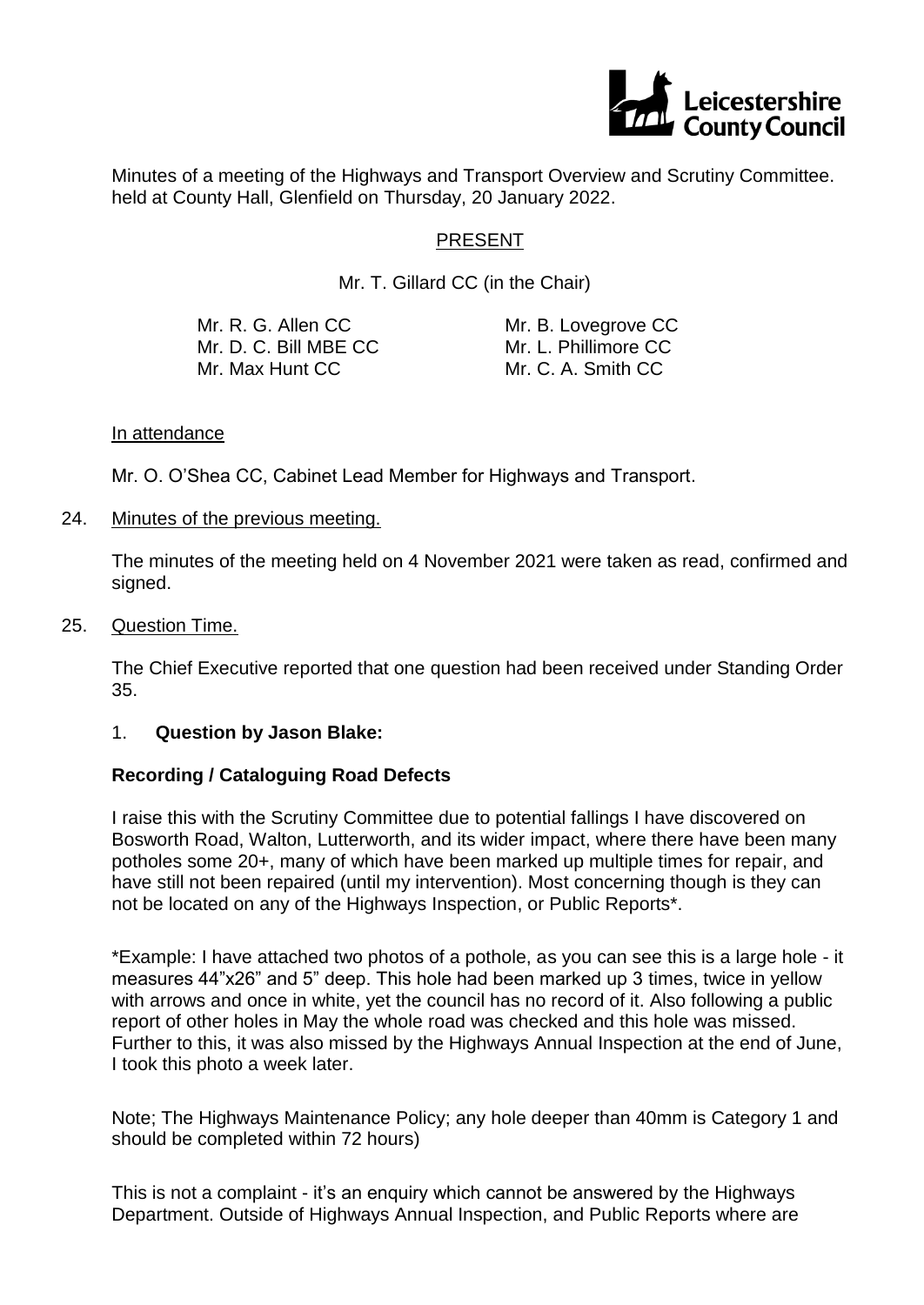these defects recorded, certainly not as a report the public can request and view as per the others mentioned. This is important for the public to know and understand and be able to hold to account the council if the roads are not maintained properly, or in the event of an accident happening. It is, as I understand it, that records should be available for these very reasons. Therefore my question to the scrutiny Committee is as follows:

*Why are the council not recording/cataloguing or monitoring road defects that fall outside of annual Highway Inspection Reports, or Public Reports?*

# **Reply by the Chairman:**

Leicestershire County Council carry out highway inspections in accordance with the authority's inspection policy which is informed by the DfT Code of practice "Well-Managed Highway Infrastructure". Defects are identified and categorised for treatment based upon defined intervention criteria. Areas of the highway which show deterioration but are not defective or do not meet the prescribed intervention levels are not routinely recorded.

# **Supplementary question:**

What about those potholes that are identified and marked up as category 1 repair that fall outside of annual inspections or a public report i.e. during a spot check? Why are they not recorded in a way that is available to the public?

# **Reply by the Director of Environment and Transport:**

In short they are recorded on a Highways Management System called Confirm.

The National Highways and Transport survey also enables the public to hold the Department accountable.

## 26. Questions asked by members under Standing Order 7(3) and 7(5).

The Chief Executive reported that eight questions had been received under Standing Order 7(3) and 7(5).

## **1. Question by Mr. Max Hunt CC:**

Could the Chair confirm that whilst there is national guidance on the installation/management of assets, there is no local guidance as such.

## **Response from the Chairman:**

Whilst there is national guidance on the installation/management of assets, there is no local guidance. There is, however, local criteria for the management of Leicestershire County Council (LCC) assets, which enables the Department to manage the asset base within the budget available.

The key policies and strategies that set these criteria are:

Road Casualty Reduction in Leicestershire and Future Approach to Casualty Reduction – 12 September 2016:

**https://politics.leics.gov.uk/documents/s122206/Road%20Casualty%20Reduction%20in%20Leicestersh ire%20and%20Future%20Approach%20to%20Casualty%20Reduction.pdf**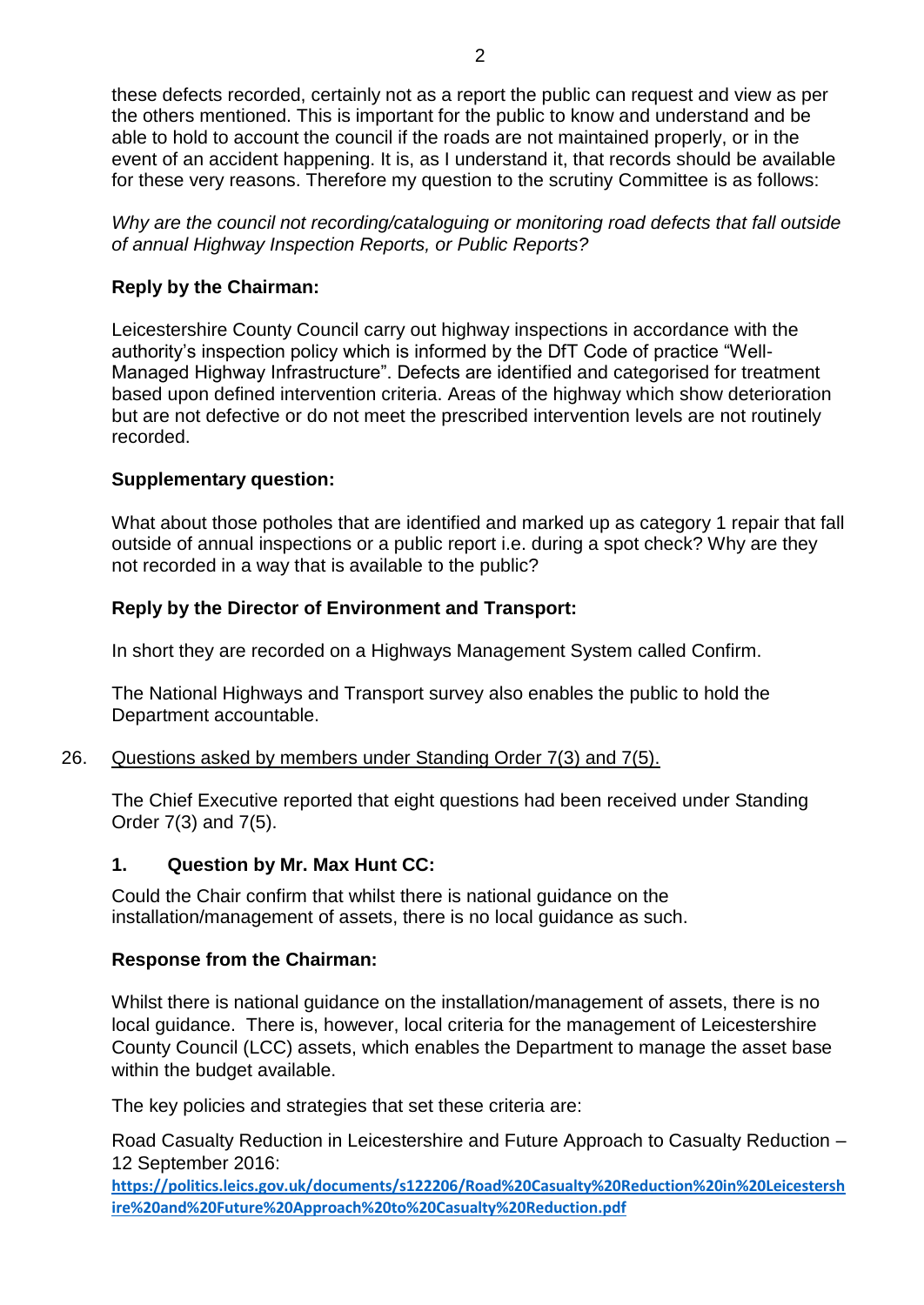[https://politics.leics.gov.uk/documents/s129539/FINAL%20Highways%20Asset%20Mana](https://politics.leics.gov.uk/documents/s129539/FINAL%20Highways%20Asset%20Management%20Policy%20and%20Strategy%20Review.pdf) [gement%20Policy%20and%20Strategy%20Review.pdf](https://politics.leics.gov.uk/documents/s129539/FINAL%20Highways%20Asset%20Management%20Policy%20and%20Strategy%20Review.pdf)

[https://resources.leicestershire.gov.uk/environment-and-planning/planning/leicestershire](https://resources.leicestershire.gov.uk/environment-and-planning/planning/leicestershire-highway-design-guide)[highway-design-guide](https://resources.leicestershire.gov.uk/environment-and-planning/planning/leicestershire-highway-design-guide)

The criteria have been developed so that they prioritise safety, followed by the need to maintain the highway in the most cost-effective way.

# **2. Question by Mr. Max Hunt CC:**

How are the installation of highway assets, including specifically VAS signs, Bus Shelters and Zebra Crossings, prioritised where the core budget is concerned (e.g. by records of incidents, petitions, complaints, collisions, or other local factors) and are these criteria published?

# **Response from the Chairman:**

# Vehicle Activated Signs and other Safety Measures

The prioritisation criteria for the installation of highway safety measures funded by Leicestershire County Council are contained within the Road Casualty Reduction in Leicestershire and Future Approach to Casualty Reduction – 12 September 2016: [https://politics.leics.gov.uk/documents/s122206/Road%20Casualty%20Reduction%20in%](https://politics.leics.gov.uk/documents/s122206/Road%20Casualty%20Reduction%20in%20Leicestershire%20and%20Future%20Approach%20to%20Casualty%20Reduction.pdf) [20Leicestershire%20and%20Future%20Approach%20to%20Casualty%20Reduction.pdf](https://politics.leics.gov.uk/documents/s122206/Road%20Casualty%20Reduction%20in%20Leicestershire%20and%20Future%20Approach%20to%20Casualty%20Reduction.pdf)

This document is available on the Leicestershire County Council website. The criteria identifies localities that should be prioritised for funding on the following basis:

- The site must be on the local road network;
- The site has experienced 7 or more accidents in 5 years;
- The site has not been investigated in recent years, or have treatment ongoing or where treatment is proposed;
- The site has been assessed to identify patterns of accidents or treatable accidents;
- The number of accidents at a site is higher than the national figure for comparable roads.

# Zebra Crossings

Accepted national practice to assess the justification for a pedestrian crossing using a calculation involving both pedestrian and vehicle flows. This is known as 'PV²' and effectively evaluates the potential for conflict between vehicles and pedestrians. In 1995 the introduction of Local Transport Note (LTN) 1/95 – "Assessment of Pedestrian Crossings"

[https://assets.publishing.service.gov.uk/government/uploads/system/uploads/attachment](https://assets.publishing.service.gov.uk/government/uploads/system/uploads/attachment_data/file/330269/ltn-1-95_Assessment-Crossings.pdf) [\\_data/file/330269/ltn-1-95\\_Assessment-Crossings.pdf](https://assets.publishing.service.gov.uk/government/uploads/system/uploads/attachment_data/file/330269/ltn-1-95_Assessment-Crossings.pdf)

replaced the previous Advice Note TA10/80 "Design Considerations for Pelican and Zebra Crossings."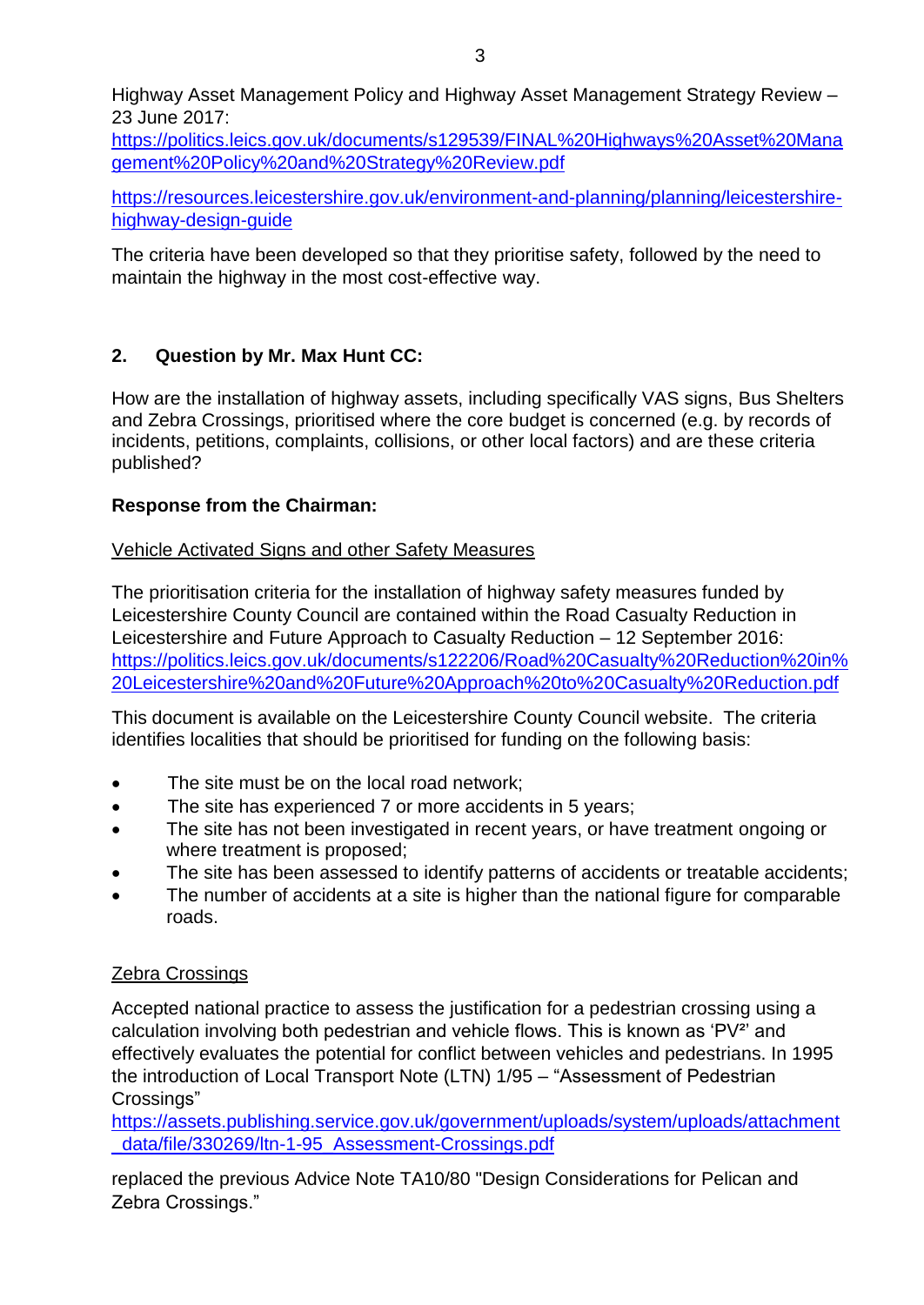Most Local Authorities, including LCC continued to use a modified version of PV<sup>2</sup> formula including additional enhanced criteria taking into consideration the types of pedestrians, the different types of vehicles, the vulnerability of pedestrians plus community links etc. as detailed in LTN 1/95 and the new guidance in the Traffic Signs Manual Chapter 6: https://assets.publishing.service.gov.uk/government/uploads/system/uploads/attachment \_data/file/851465/dft-traffic-signs-manual-chapter-6.pdf

# Bus Shelters

Experienced County Council officers make an assessment when a bus shelter request is received by using their knowledge of the network and by carefully considering each request based on frequency, usage and locality as well as reviewing daily passenger usage. As there is no specifically defined scoring criteria covering other factors to determine shelter requests, it is recognised that this approach requires a review. The intention going forward is to work towards developing a clear policy for bus shelter requests which will include a scoring framework for a range of factors. This work will be progressed as part of the Bus Service Improvement Plan.

# **3. Question by Mr. Max Hunt CC:**

How many installations/improvements under the Members' Highway Fund (MHF) have been approved which do not meet the existing local criteria for funding out of the core budget?

### **Response from the Chairman:**

68 (everything that has been approved to date).

## **4. Question by Mr. Max Hunt CC:**

How many installations/improvements under the MHF have been approved which do meet the existing local criteria for funding out of the core budget, and are those criteria published in detail for VAS, Zebras and Shelters?

## **Response from the Chairman:**

 $\Omega$ 

No criteria exist other than whether they are allowable on the highway. The criteria for whether they are allowable on the highway is governed by the following national legislation and guidance:

Traffic Signs Manual (all chapters) [https://www.gov.uk/government/publications/traffic](https://www.gov.uk/government/publications/traffic-signs-manual)[signs-manual](https://www.gov.uk/government/publications/traffic-signs-manual)

The Traffic Signs Regulations and General Directions 2016: <https://www.legislation.gov.uk/uksi/2016/362/contents/made>

If a member has asked for something that should be paid for out of the core budget the application has been declined and been transferred to "business as usual"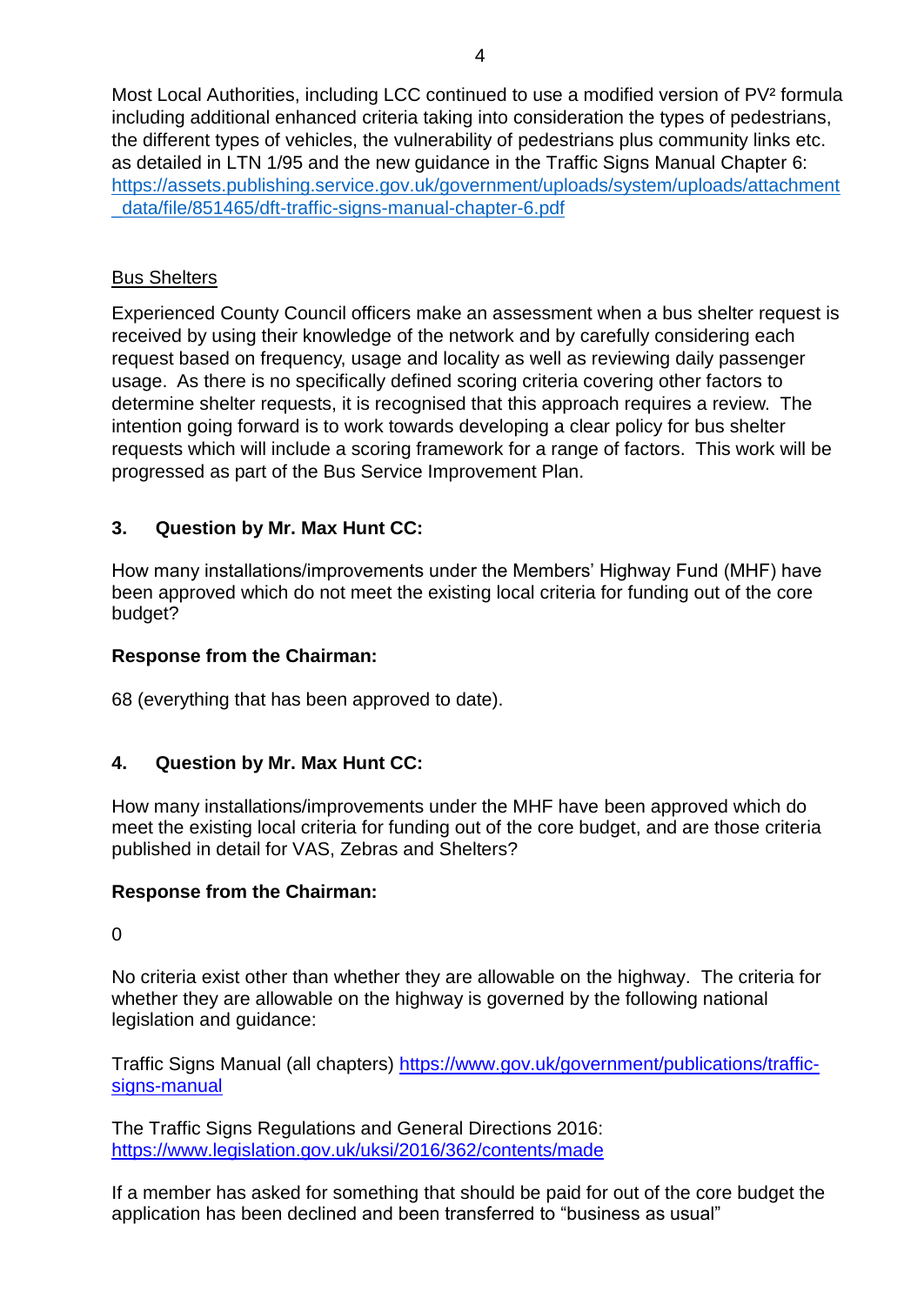## **5. Question by. Mr Max Hunt CC:**

If installations/improvements have been approved under MHF which meet the existing local criteria for funding out of the core budget, why would members opt to use the MHF?

## **Response from the Chairman:**

Please see the answer to question 4 above.

# **6. Question by Mr. Max Hunt CC:**

Is it possible that an MHF application could 'jump the queue' over other more worthy cases, based on cost or long standing records of performance?

## **Response from the Chairman:**

Safety will always be the priority and the Department will address the most pressing issues with its core budget. The objective of the MHF is to be able to address local members concerns in their local communities and it is recognised that those concerns may not always align with the priority of our core highways works. It should be noted however that the funding for MHF works is in addition to our core highways budgets.

# **7. Question by Mr. Max Hunt CC:**

Have there been a drop in installations/improvements from core budget since MHF was introduced and if so do we foresee this continuing?

## **Response from the Chairman:**

No.

# **8. Question by Mr. Max Hunt CC:**

Could you confirm that where an additional asset or improvement is agreed under MHF which would increase the authority's liabilities including maintenance, a third party capable of accepting that liability must do so under a legal licence; and that if a third party cannot be identified (for instance in a non-parished area where their local highway agency has been transferred to LCC) the liability will be accepted by LCC as it would under a core budget acquisition?

## **Response from the Chairman:**

It should be noted that Parish Councils have no responsibility for the highway network and as such there is no transfer of responsibility to LCC.

The maintenance and public liability of additional assets or improvements to the network funded by the MHF should be accepted by a third party if appropriate (i.e. bollards, MVAS etc). If a third party cannot be identified, the public liability will be "taken on" by LCC.

It should be noted that as with all LCC assets, once end of life has been reached their retention will be challenged in line with our existing policies and it may be removed.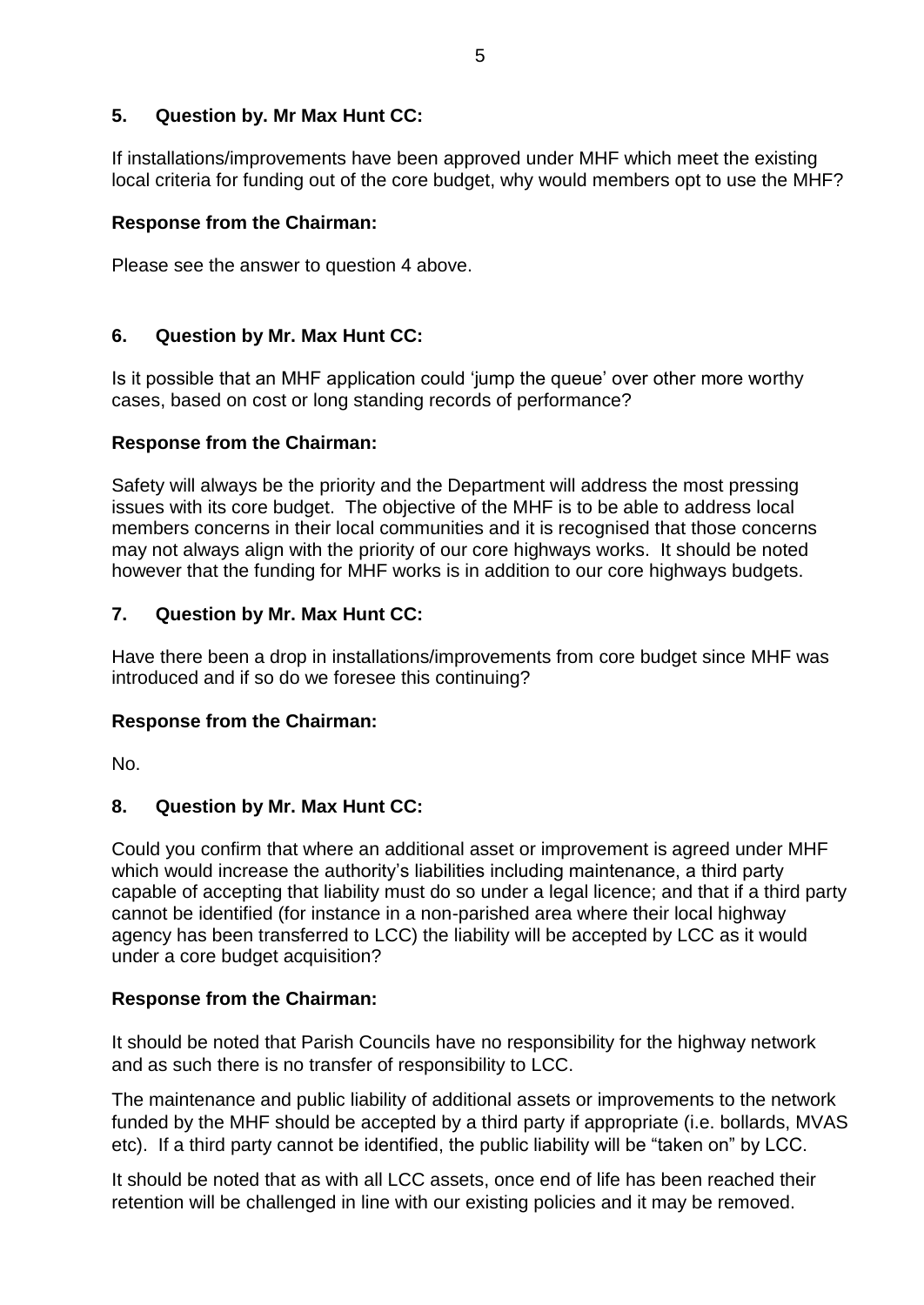#### 27. Urgent items.

There were no urgent items for consideration.

#### 28. Declarations of interest.

The Chairman invited members who wished to do so to declare any interest in respect of items on the agenda for the meeting.

Mr. L. Phillimore CC declared a Non-Registerable Interest in agenda item 8: Medium Term Financial Strategy 2022/23- 2025/26 as his wife was employed by the County Council in Special Educational Needs. This item did not directly relate to or affect the financial or other wellbeing of Mr. Phillimore's wife to an extent that this prevented Mr Phillimore from participating in the meeting.

#### 29. Declarations of the Party Whip.

There were no declarations of the party whip in accordance with Overview and Scrutiny Procedure Rule 16.

#### 30. Presentation of Petitions.

The Chief Executive reported that no petitions had been received under Standing Order 35.

### 31. Medium Term Financial Strategy 2022/23 - 2025/26

The Committee considered a joint report of the Director of Environment and Transport and the Director of Corporate Resources which provided information on the proposed 2022/23 to 2025/26 Medium Term Financial Strategy (MTFS) as it related to the Highways and Transport side of the Environment and Transport department. A copy of the report marked 'Agenda Item '9' is filed with these minutes.

The Chairman welcomed Mr. O. O'Shea CC, Cabinet Lead Member for Highways and Transport, to the meeting for this item.

Arising from discussion, the following points were noted:-

#### Growth

(i) The largest growth item was Special Educational Needs (SEN) transport with £1.2 million to be spent over the base budget rising to £5.15 million by 2025/26. In Leicestershire approximately 2,500 children were using SEN transport and the costs amounted to one third of the whole Highways and Transport budget. Some children needed escorts or medically trained escorts, and some children were unable to be transported with other children due to behavioural issues and therefore required solo transport which were some of the reasons why the transport was so costly. Currently the County Council's own fleet was used to transport some of the children and consideration was being given to whether the fleet could be used more in the future rather than via private taxi contracts. One of the challenges for this approach was that the children for a particular educational setting could reside far away from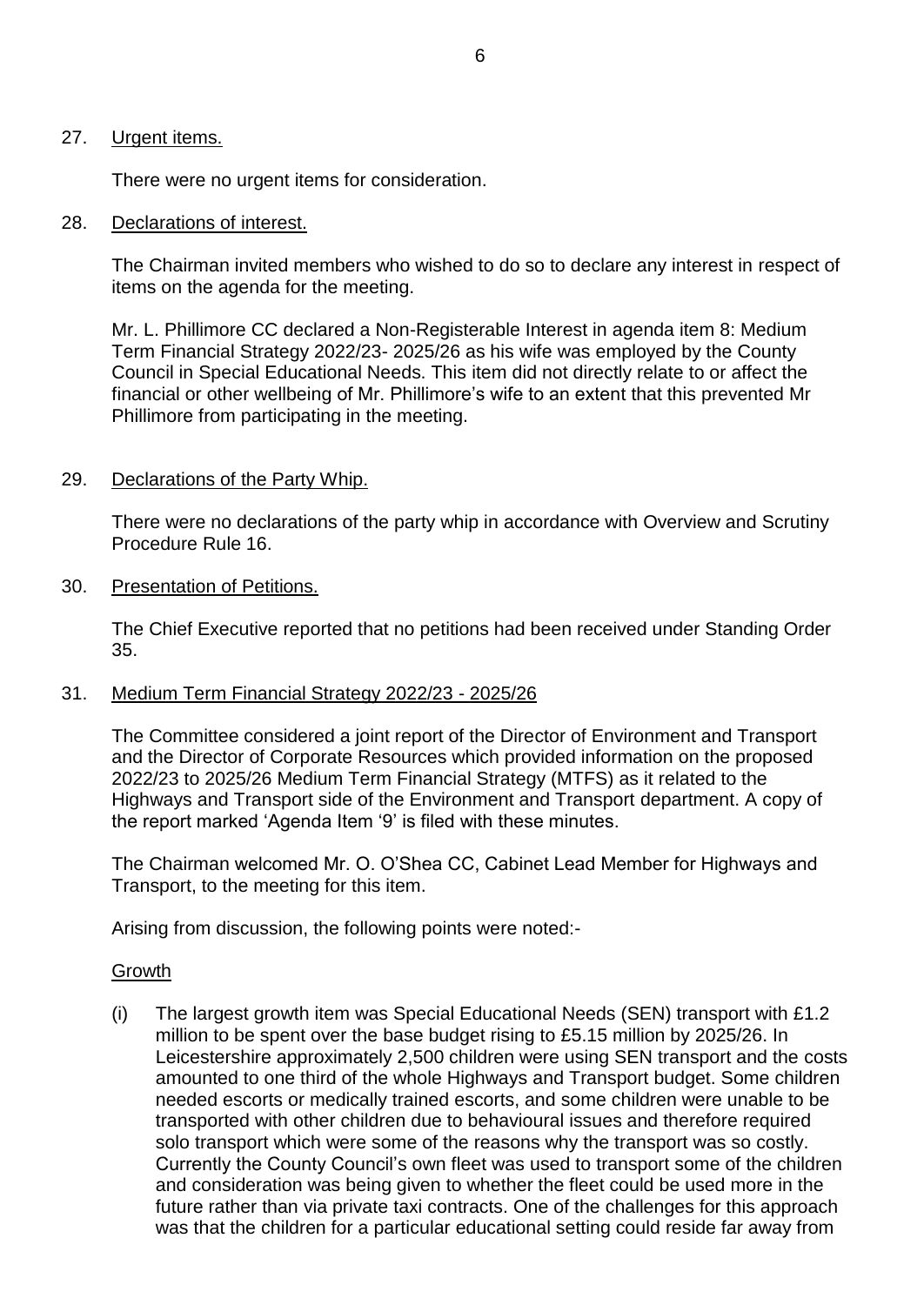each other and therefore it would be difficult for them to share the same vehicle without having to spend too long in the vehicle. Members were of the view that closer scrutiny needed to be given to SEN transport and in particular consideration needed to be given to whether the County Council was the appropriate organisation to fund all the SEN transport costs.

- (ii) Whilst the use of Hydrotreated Vegetable Oil (HVO) was a growth item with an up front cost of 0.06 million it had the benefit of reducing the Council's use of diesel fuel and therefore the fleet's emissions.
- (iii) Highways maintenance work came under both the revenue and capital elements of the budget. The Department for Transport had given indicative allocations for Highways maintenance for 2022/23. Over the past few years the allocation had been very similar each year and when inflation was taken into account this meant a reduction in real terms.

#### Other factors influencing MTFS delivery and other funding sources

(iv) There were concerns about the future viability of the public transport market and in particular that bus operators would cease to run some services. The Bus Recovery Grant had been set up to support commercial bus operators due to the impacts of the Covid-19 pandemic on patronage however this scheme was due to end shortly. The County Council was intending to write to the Department for Transport asking for the Grant to be extended for a longer period of time.

#### Capital Programme

- (v) In response to a question from a member in relation to Zouch Bridge it was explained that the setting up of toll gates on highways required specific legislation and there were no plans for tolls in Leicestershire.
- (vi) The Capital Programme for the MTFS period 2022/23 2025/26 allowed for £152.15million to deliver major infrastructure schemes including Advanced Design Programmes worth £12.10. These Programmes included feasibility work for large projects as well as cycling and walking initiatives.
- (vii) Some of the costs of diverting traffic away from Melton Mowbray town centre i.e signage, had been included in the scheme costs for the Melton Mowbray Distributor Road however additional money would also need to be spent for this purpose and this funding would come from the wider Melton Mowbray Transport Strategy.
- (viii) External funding had been received from the National Productivity Infrastructure Fund (NPIF) for two road junctions in Hinckley where Rugby Road met Brookside. In total the project would cost £5 million and £3.5 million of that would come from the NPIF and the remainder from Developer contributions and match funding. The work was due to begin in April 2022.

### RESOLVED:

- (a) That the report and information now provided be noted;
- (b) That the Committee recommends that further scrutiny should take place of the SEN transport budget;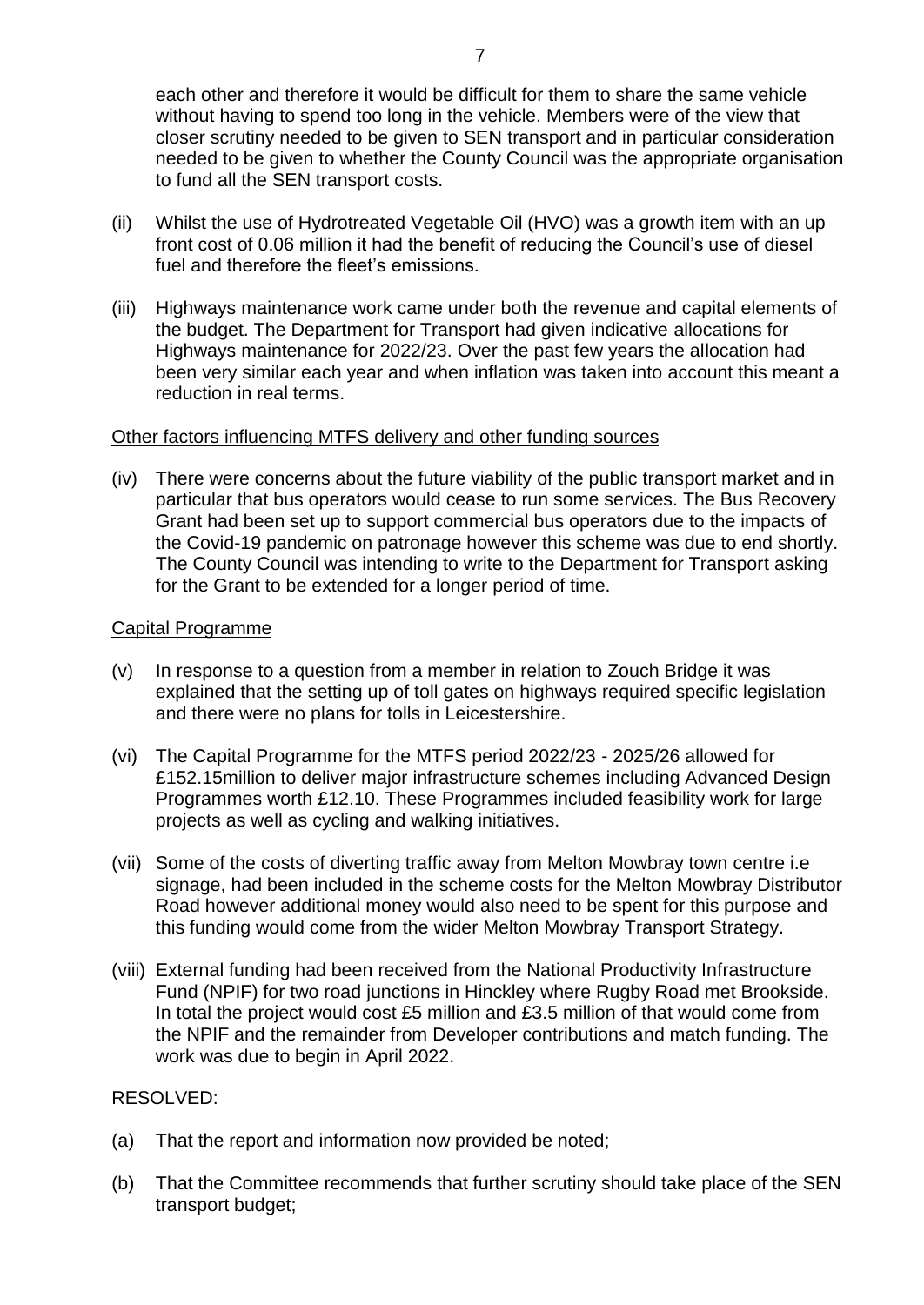(c) That the comments now made be forwarded to the Scrutiny Commission for consideration at its meeting on 31 January 2022.

#### 32. Progress Review on Flooding Scrutiny Review Panel

The Committee considered a report of the Director of Environment and Transport which provided an update on the progress made and work undertaken towards the approved recommendations of the January 2021 Scrutiny Review Panel report. A copy of the report, marked 'Agenda Item 9', is filed with these minutes.

In introducing the report the Cabinet Lead Member for Highways and Transport thanked scrutiny members and County Council officers for their work in relation to this topic.

It was noted that recommendation W in the Scrutiny Review Panel report was that fresh publicity be given to the importance of the role of Flood Warden to promote uptake in areas without them. The Director explained that social media was one of the ways this issue would be publicised and all local authorities, parish and town councils were to be directly communicated with regarding Flood Wardens.

In response to concerns raised by a member regarding flooding in the Hinckley area the Director of Environment and Transport agreed to discuss the matter with the member after the meeting.

### RESOLVED:

- (a) That the contents of the report be noted;
- (b) That annual updates on the progress made and work undertaken towards the approved recommendations of the January 2021 Scrutiny Review Panel report be brought to the Committee.

#### 33. Members' Highway Fund Update

The Committee considered a report of the Director of Environment and Transport which provided an update on the Members' Highway Fund (MHF) following the end of November deadline for Member submissions and set out proposals for managing the 2022/23 fund. A copy of the report, marked 'Agenda Item 10', is filed with these minutes.

Members were generally very supportive of the programme and the proposals for the 2022/23 scheme. Members stated that the MHF enabled members to better liaise with communities and respond to their wishes. However, Mr. M. J. Hunt CC raised concerns that the MHF encouraged members to spend money that did not need to be spent and insufficient regard and analysis was being given to whether the projects were necessary. Mr. Hunt CC sought to ensure that when applications for vehicle activated speed signs were made the criteria for erecting the signs was met. In response other members reassured that they were carrying out the necessary research and analysis before submitting applications to the MHF, for example speed surveys were being carried out before applications for vehicle activated speed signs were submitted.

In response to concerns raised that the deadline for applications for the 2022/23 scheme was too early the Director of Environment and Transport agreed to give this further consideration and look at whether a staggered application process was feasible.